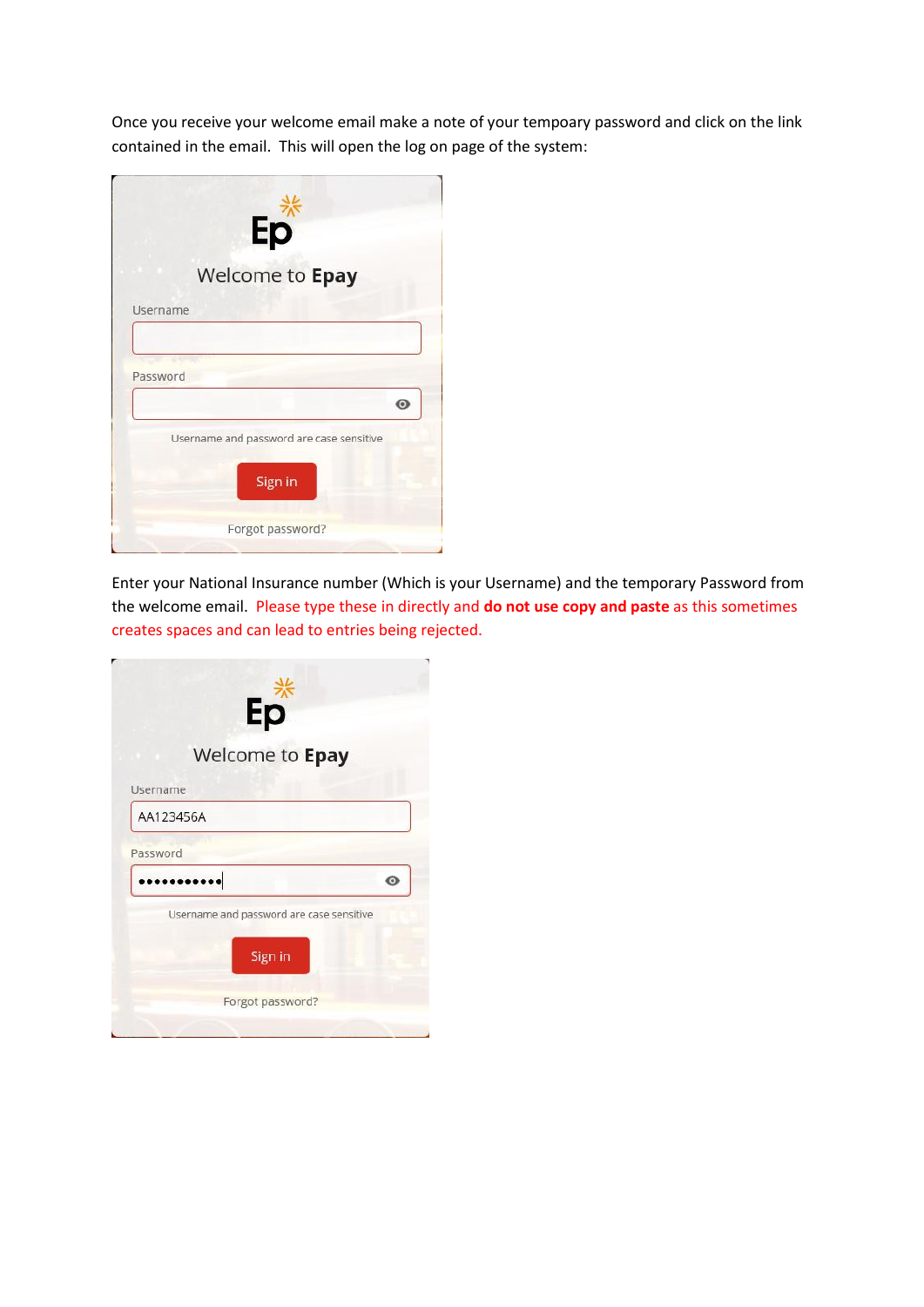You can click on this "eye" icon to ensure you have correctly entered your temporary password from the welcome email:

|                                          | Ep<br>Welcome to Epay |         |  |
|------------------------------------------|-----------------------|---------|--|
| Username                                 |                       |         |  |
| AA123456A                                |                       |         |  |
| Password                                 |                       |         |  |
| Aj45plUY9                                |                       |         |  |
| Username and password are case sensitive |                       |         |  |
|                                          |                       | Sign in |  |

## Now click on "Sign In"

You will be immediately directed to set up a new password and three security questions:

|                                                                                 |           | Please set your new password and security questions.                                 |
|---------------------------------------------------------------------------------|-----------|--------------------------------------------------------------------------------------|
|                                                                                 |           | Passwords must contain 8 characters with at least one capital letter and one number. |
| Please take care when entering the answers. Security answers are case sensitive |           |                                                                                      |
| Password                                                                        |           |                                                                                      |
|                                                                                 | $\bullet$ |                                                                                      |
| <b>Confirm Password</b>                                                         |           |                                                                                      |
|                                                                                 | $\bullet$ |                                                                                      |
| <b>Question 1</b>                                                               |           | Answer 1                                                                             |
|                                                                                 |           |                                                                                      |
|                                                                                 |           |                                                                                      |
| <b>Question 2</b>                                                               |           | <b>Answer 2</b>                                                                      |
|                                                                                 |           |                                                                                      |
| <b>Question 3</b>                                                               |           | Answer 3                                                                             |
|                                                                                 |           |                                                                                      |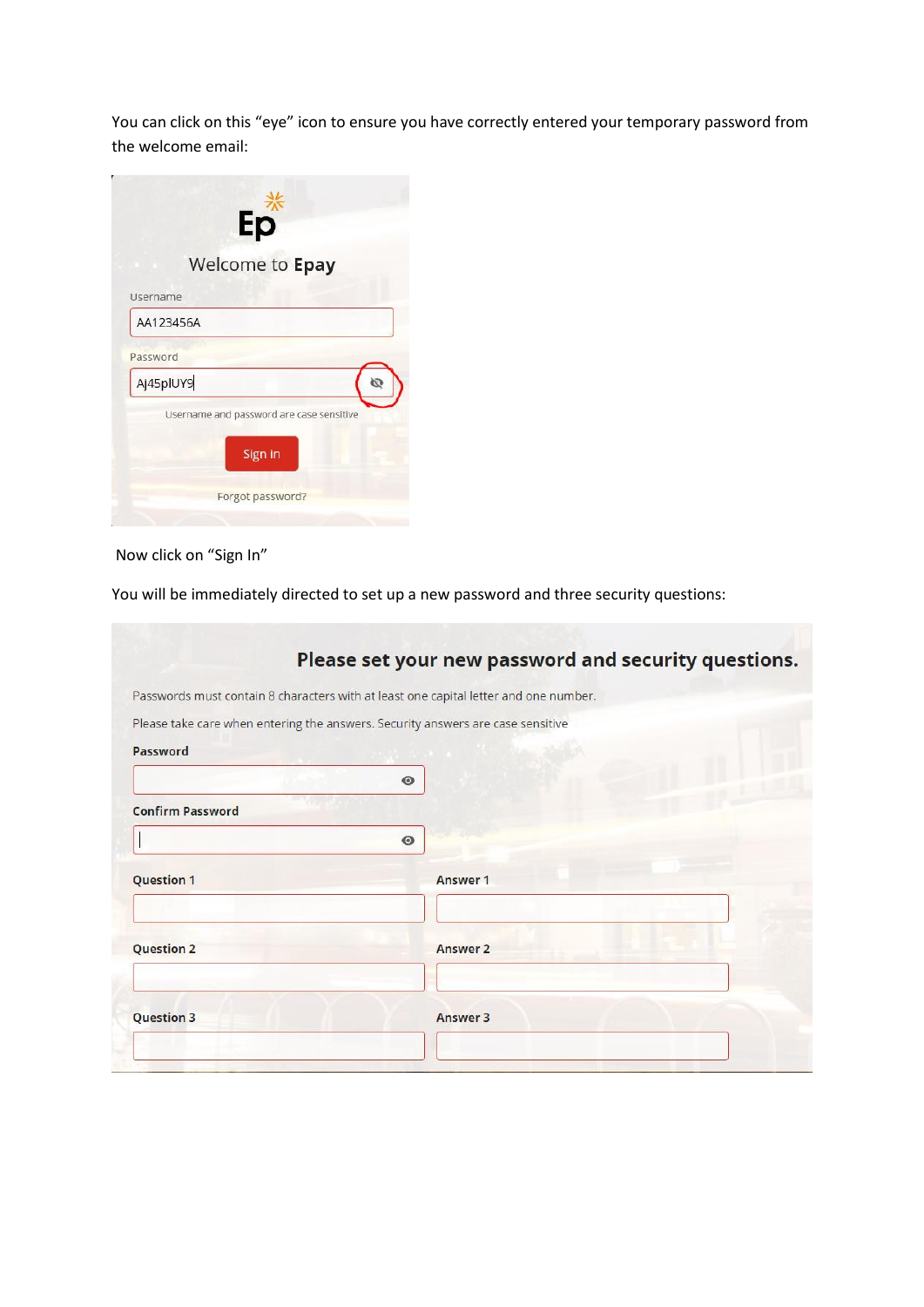|                                                                                 | Please set your new password and security questions.                                 |  |
|---------------------------------------------------------------------------------|--------------------------------------------------------------------------------------|--|
|                                                                                 | Passwords must contain 8 characters with at least one capital letter and one number. |  |
| Please take care when entering the answers. Security answers are case sensitive |                                                                                      |  |
| Password                                                                        |                                                                                      |  |
|                                                                                 | $\bullet$                                                                            |  |
| <b>Confirm Password</b>                                                         |                                                                                      |  |
|                                                                                 | $\odot$                                                                              |  |
| <b>Question 1</b>                                                               | Answer 1                                                                             |  |
| Mother's Maiden Name                                                            | Williams                                                                             |  |
| <b>Question 2</b>                                                               | <b>Answer 2</b>                                                                      |  |
| <b>Favourite Football Team</b>                                                  | Cambridge                                                                            |  |
| <b>Question 3</b>                                                               | Answer 3                                                                             |  |
| Pet's Name                                                                      | Charlie                                                                              |  |
|                                                                                 |                                                                                      |  |

Your Password must be at least 8 characters long, with one capital letter and at least one number.

You can click on the "eye" icon to check you have entered both correctly before you attempt to save:

| Password                |  |
|-------------------------|--|
| Example123!             |  |
| <b>Confirm Password</b> |  |
| Example123!             |  |

You set your own security questions. The answers must be at least 6 characters long with all three answers being different.

## **Take care. ALL ANSWERS ARE CASE SENSITIVE**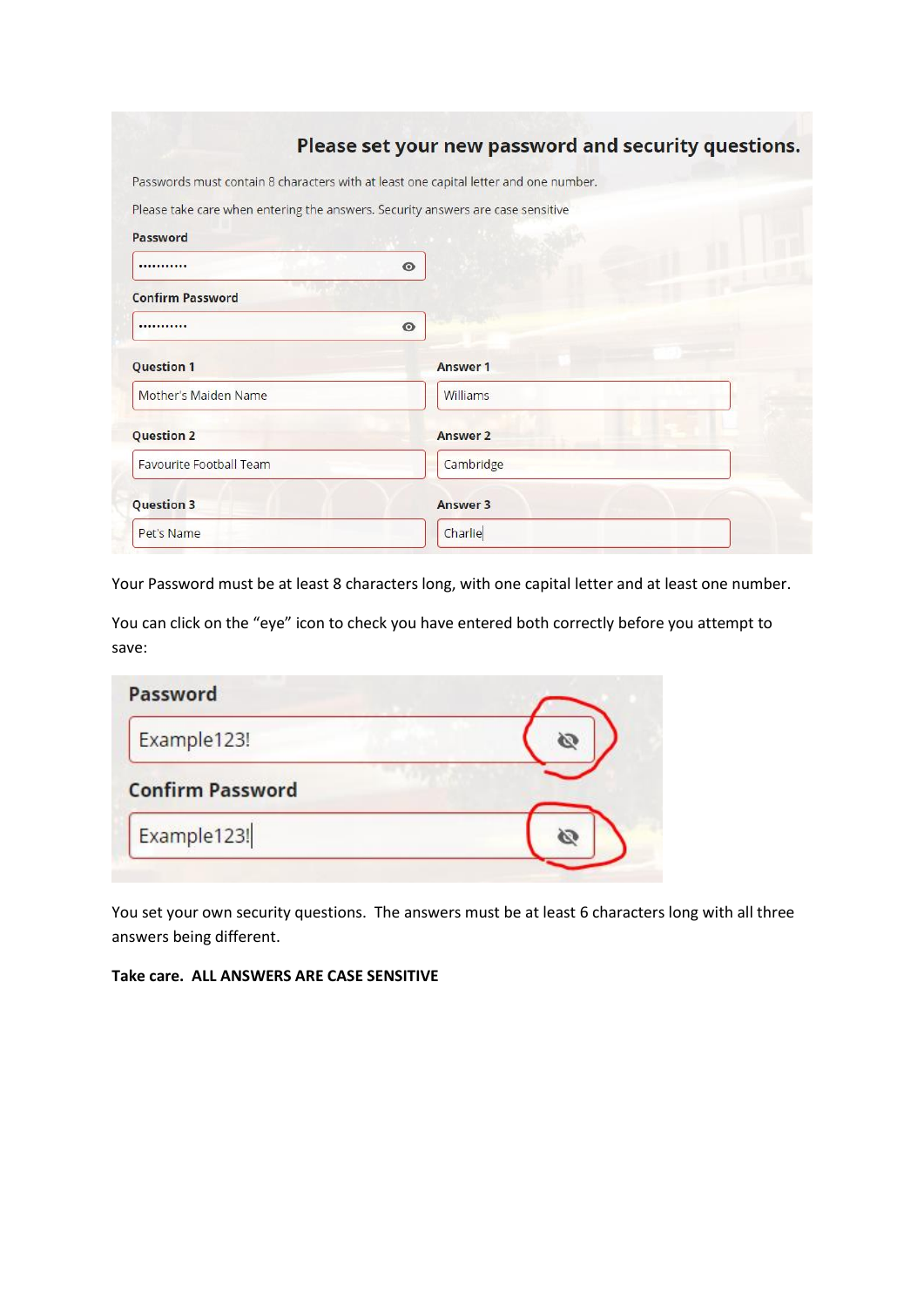As the systems allows you to set your own security questions you may decide to be less obvious for instance instead of asking Mothers Maiden Name you may simple put Name. Of course you do need to remember just who's name you are asking for!

|                         | Please set your new password and security questions.                                 |  |
|-------------------------|--------------------------------------------------------------------------------------|--|
|                         | Passwords must contain 8 characters with at least one capital letter and one number. |  |
|                         | Please take care when entering the answers. Security answers are case sensitive      |  |
| Password                |                                                                                      |  |
|                         |                                                                                      |  |
| <b>Confirm Password</b> |                                                                                      |  |
|                         |                                                                                      |  |
| <b>Question 1</b>       | Answer 1                                                                             |  |
| Name                    | Williams                                                                             |  |
|                         |                                                                                      |  |
| <b>Question 2</b>       | Answer 2                                                                             |  |
| Team                    | Cambridge                                                                            |  |
| <b>Question 3</b>       | Answer 3                                                                             |  |
|                         |                                                                                      |  |

Once you have entered these details click on the Set icon.

You have successfully set your password and security questions and answers.

Click here to return to the login page.

If you have completed these correctly the system will reset you access, and log you out.

You can click on the link to log back in again using your permanent settings.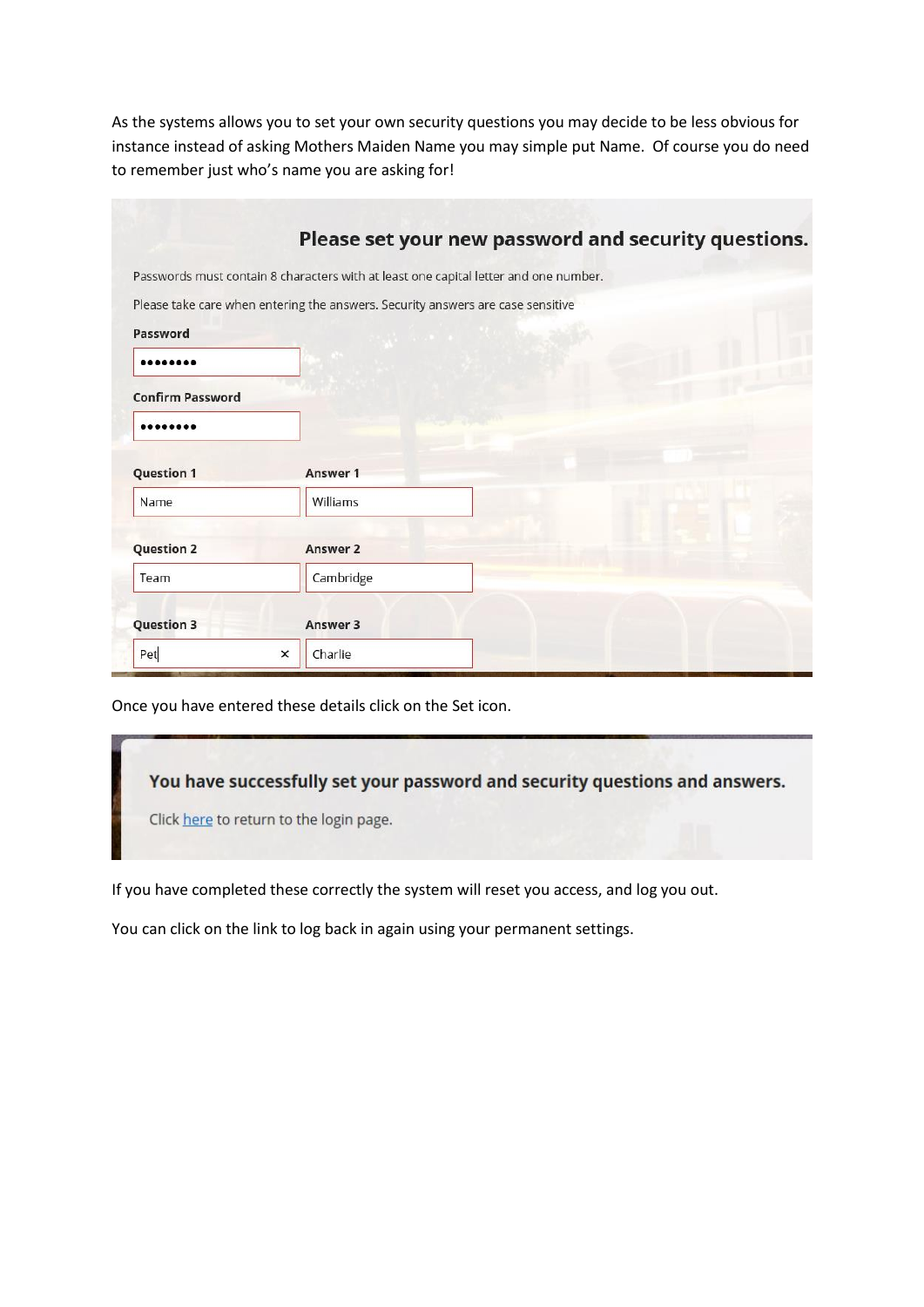|          | Ep                                                  |
|----------|-----------------------------------------------------|
|          | Welcome to Epay                                     |
|          | Username                                            |
| Password | ō                                                   |
|          | Username and password are case sensitive<br>Sign in |
|          | Forgot password?                                    |

Log in using your new settings. You can check the input by clicking on the "eye" icon:

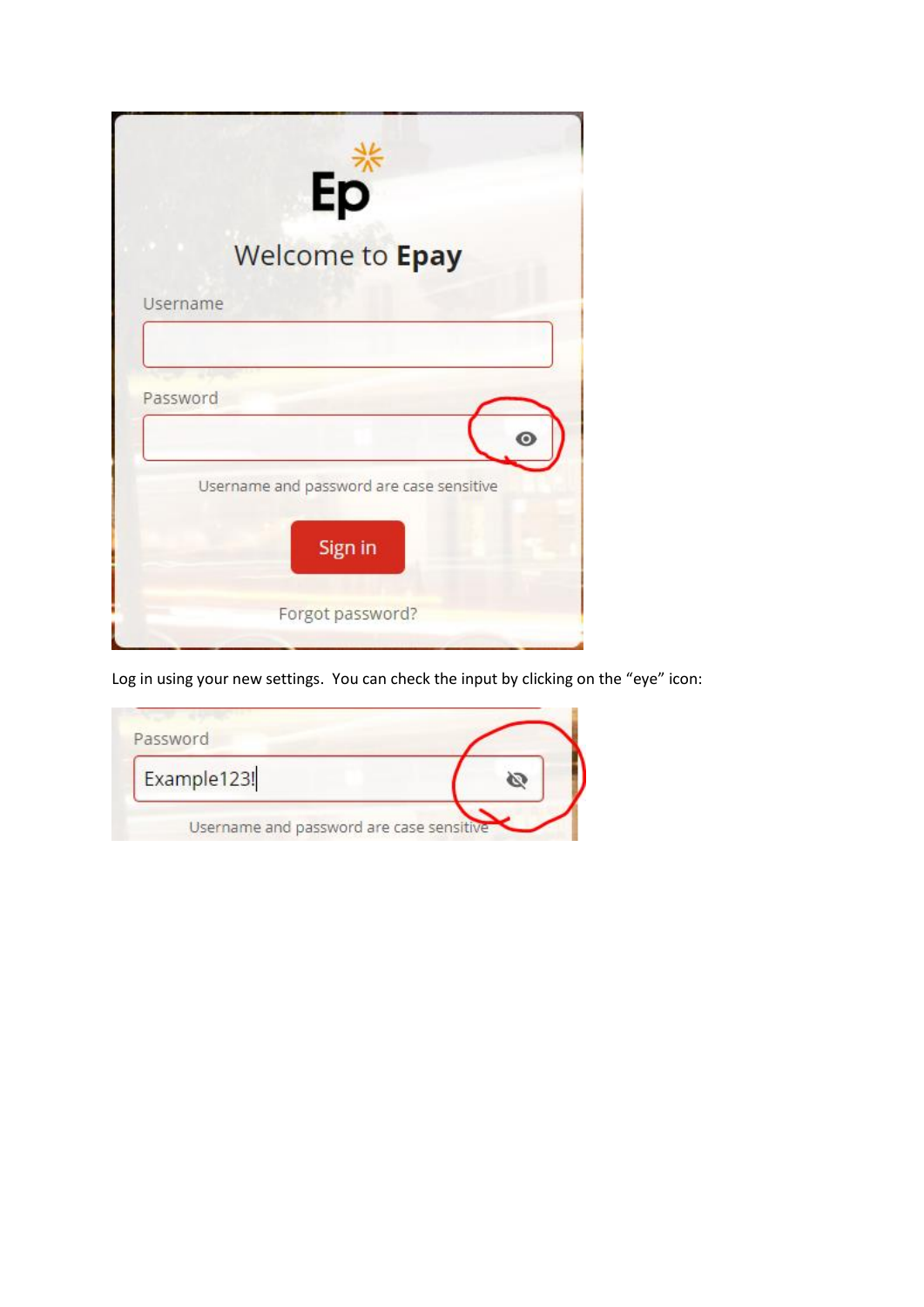|       | Please answer your<br>security questions |  |
|-------|------------------------------------------|--|
| Name? |                                          |  |
|       |                                          |  |
| Team? |                                          |  |
|       |                                          |  |
| Pet?  |                                          |  |
|       |                                          |  |
|       | Answers are case sensitive               |  |
|       | Cancel<br>Continue                       |  |
|       | Forgotten your security answers?         |  |

You can again use this icon to reveal what you have typed:

| Please answer your<br>security questions |        |
|------------------------------------------|--------|
| Name?                                    |        |
| Williams                                 | Ø      |
| Team?                                    |        |
| Cambridge                                | Ø      |
| Pet?                                     |        |
| Charlie                                  | Ø      |
| Answers are case sensitive<br>Continue   | Cancel |
| Forgotten your security answers?         |        |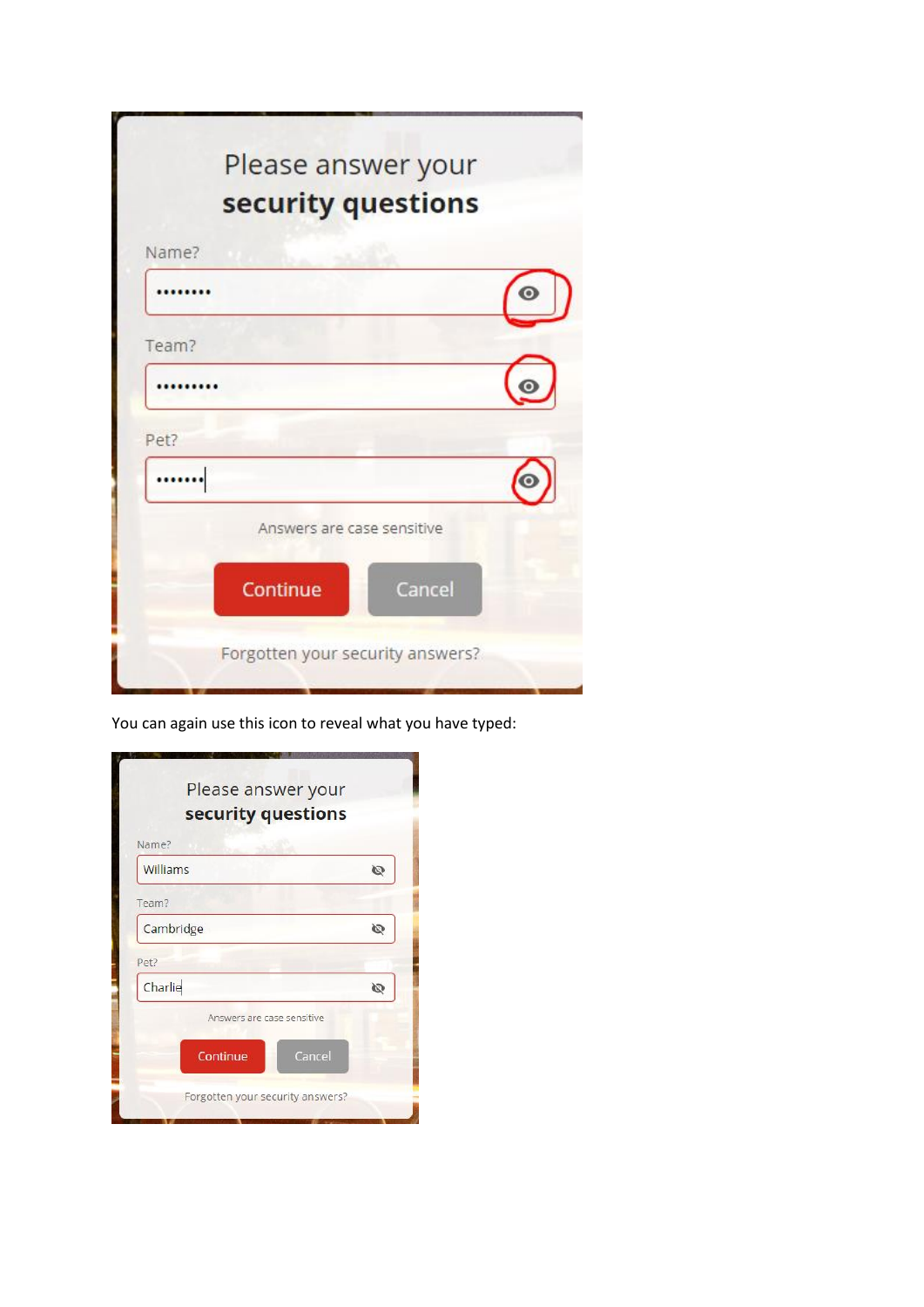If you forget your password you can request a reset email by clicking on this link:



You will be taken to this screen where you are asked to enter your username, which is your **national insurance number:**



You will receive reset instructions to the email address you have registered with E Pay.

To reset your security Questions simply follow the same process from the Question screen:

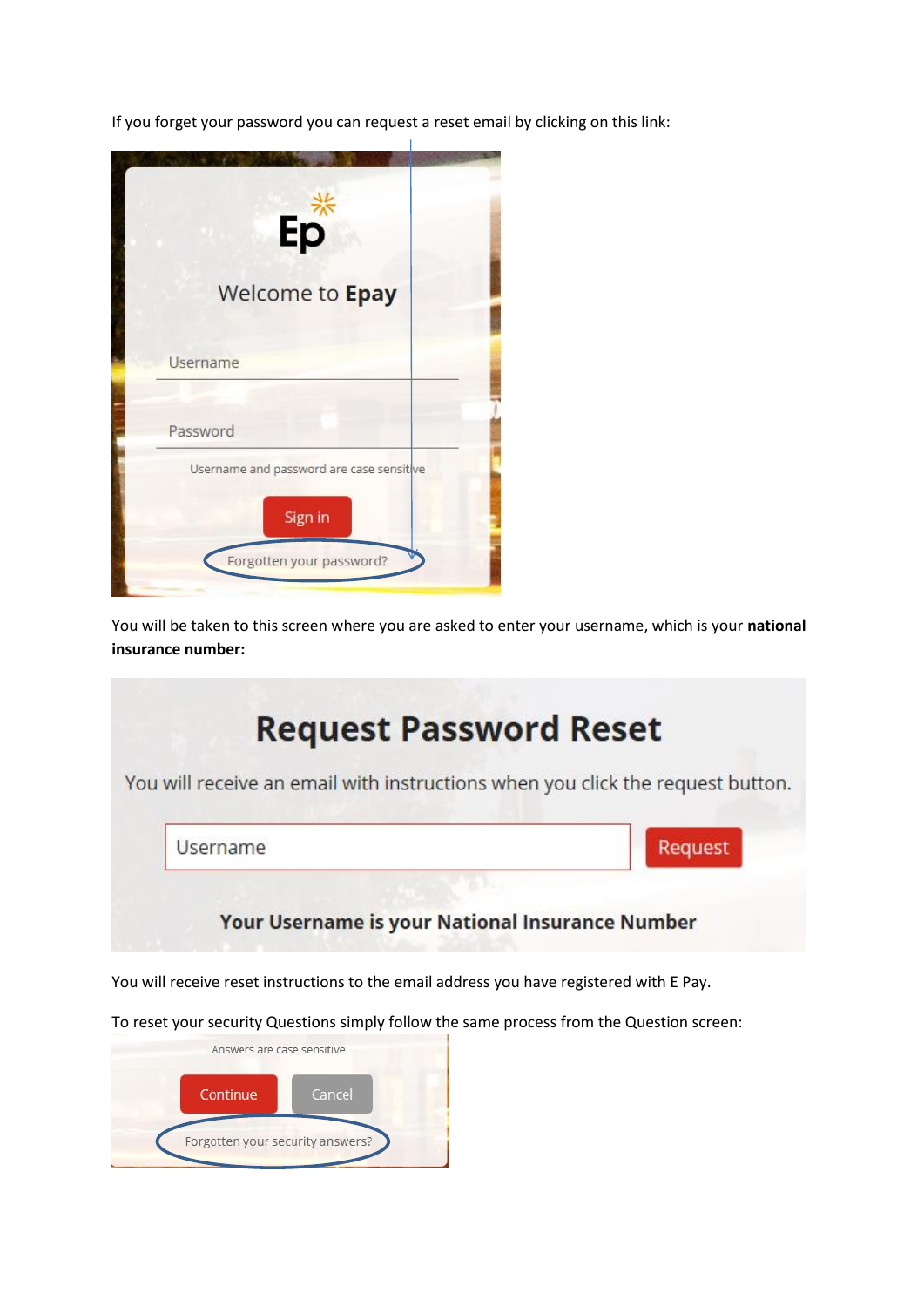Once entered you will be taken into the system:



You will see six boxes each detailing different topics

| <b>Summary</b>          |             |
|-------------------------|-------------|
| Payslip Date            | 30 Jun 2018 |
| Gross Pay               | 2,142.84    |
| <b>Total Deductions</b> | $-385.12$   |
| <b>Net Pay</b>          | 2,527.96    |
|                         |             |

The summary is the summary of the last paid period. A quick glance can tell you if you are receiving your expected net payment this month.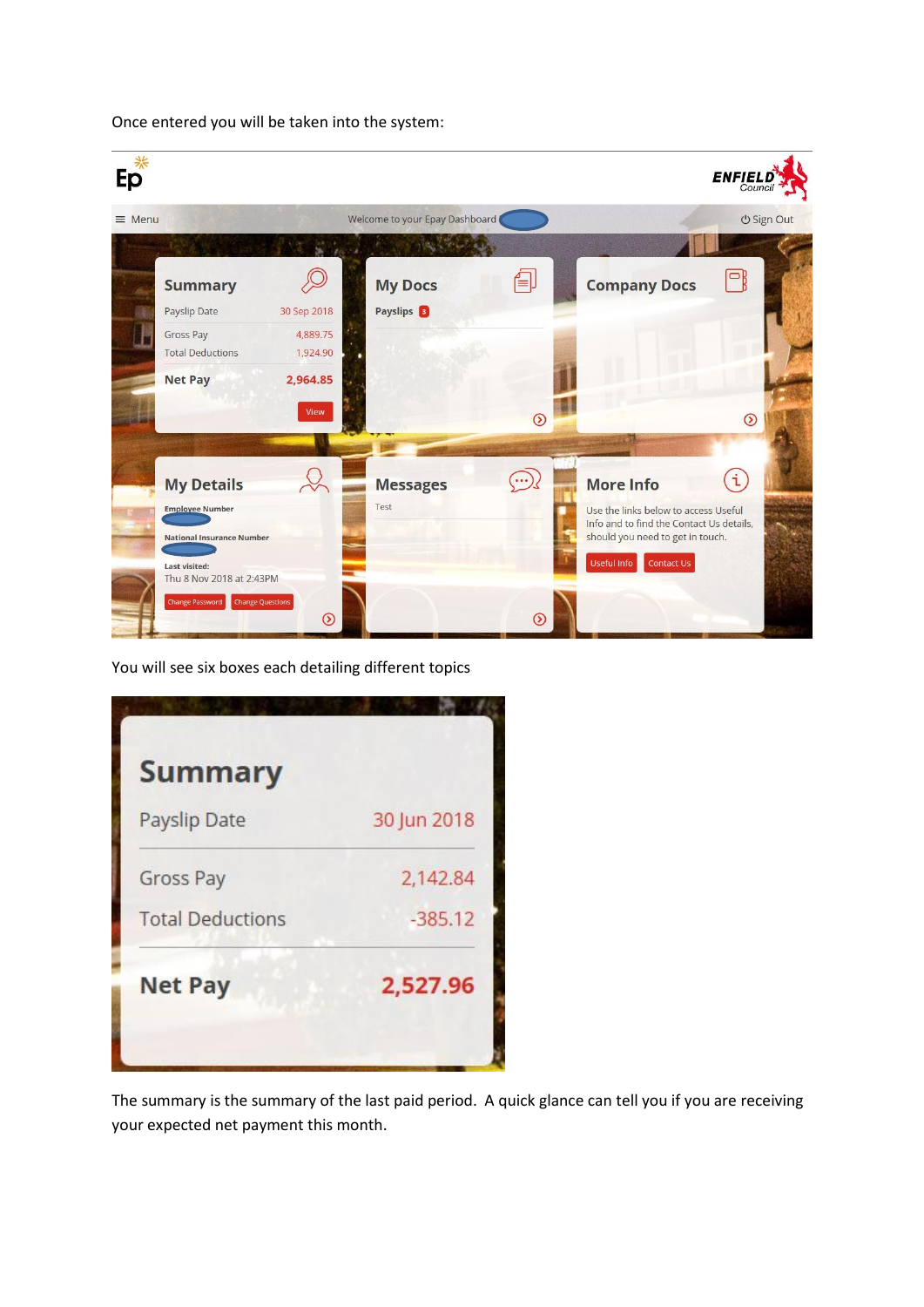If you do click on the summary box the system will open this month's payslip so you can have a look at the details of the payment.

The payslip is in the same format as the usual paper slip and therefore should be familiar to you.



| <b>Employee</b> | Mrs A Payslip     |              |  |               |                                |                  |               |                                        |                |
|-----------------|-------------------|--------------|--|---------------|--------------------------------|------------------|---------------|----------------------------------------|----------------|
| <b>Admin</b>    | <b>Run Number</b> |              |  | <b>Tax To</b> | <b>Wk Mth End</b>              | <b>Pay Point</b> |               | Pay Number                             |                |
| <b>SU</b>       |                   |              |  | з             | 30/06/2018                     | 625              |               | 01012737                               |                |
| <b>Payments</b> |                   | <b>Units</b> |  | <b>Amount</b> | <b>Deductions</b>              |                  | <b>Amount</b> |                                        | <b>Balance</b> |
| Basic           |                   |              |  | 2,142.84      | Tax<br>NΙ<br>Pension<br>Unison |                  |               | $-711.30$<br>172.90<br>139.28<br>14.00 |                |

Mrs A Payslip

If you wish to print or save a document you can either move your cursor towards the bottom of the screen and the abode command tool will appear:

| $40,200.00$ $^{\circ}$ $^{\circ}$ $^{\circ}$ $^{\circ}$ $^{\circ}$ $^{\circ}$ $^{\circ}$ $^{\circ}$ $^{\circ}$ $^{\circ}$ $^{\circ}$ $^{\circ}$ $^{\circ}$ $^{\circ}$ $^{\circ}$ $^{\circ}$ $^{\circ}$ $^{\circ}$ $^{\circ}$ $^{\circ}$ $^{\circ}$ $^{\circ}$ $^{\circ}$ $^{\circ}$ $^{\circ}$ $^{\circ}$ $^{\circ}$ $^{\circ}$ $^{\circ}$ $^{\circ}$ |                 | <b>U,420.32</b> | m |
|-------------------------------------------------------------------------------------------------------------------------------------------------------------------------------------------------------------------------------------------------------------------------------------------------------------------------------------------------------|-----------------|-----------------|---|
|                                                                                                                                                                                                                                                                                                                                                       | <b>ALL CONT</b> |                 |   |
|                                                                                                                                                                                                                                                                                                                                                       | (1 of 1)        |                 |   |
| 0.00                                                                                                                                                                                                                                                                                                                                                  | Add. Cont.      |                 |   |

There is a print icon and a save icon on the left of the command tool.

You can also have the command tool appear in a more detailed format at the top of the screen by clicking on the abode icon on the right of the pop up tool:

| 1999 C Suggested Sites T C Web Slice Gallery |                 |               |
|----------------------------------------------|-----------------|---------------|
|                                              |                 |               |
|                                              | <b>Employee</b> | Mrs A Payslip |
|                                              |                 |               |

To go back to full screen click this icon: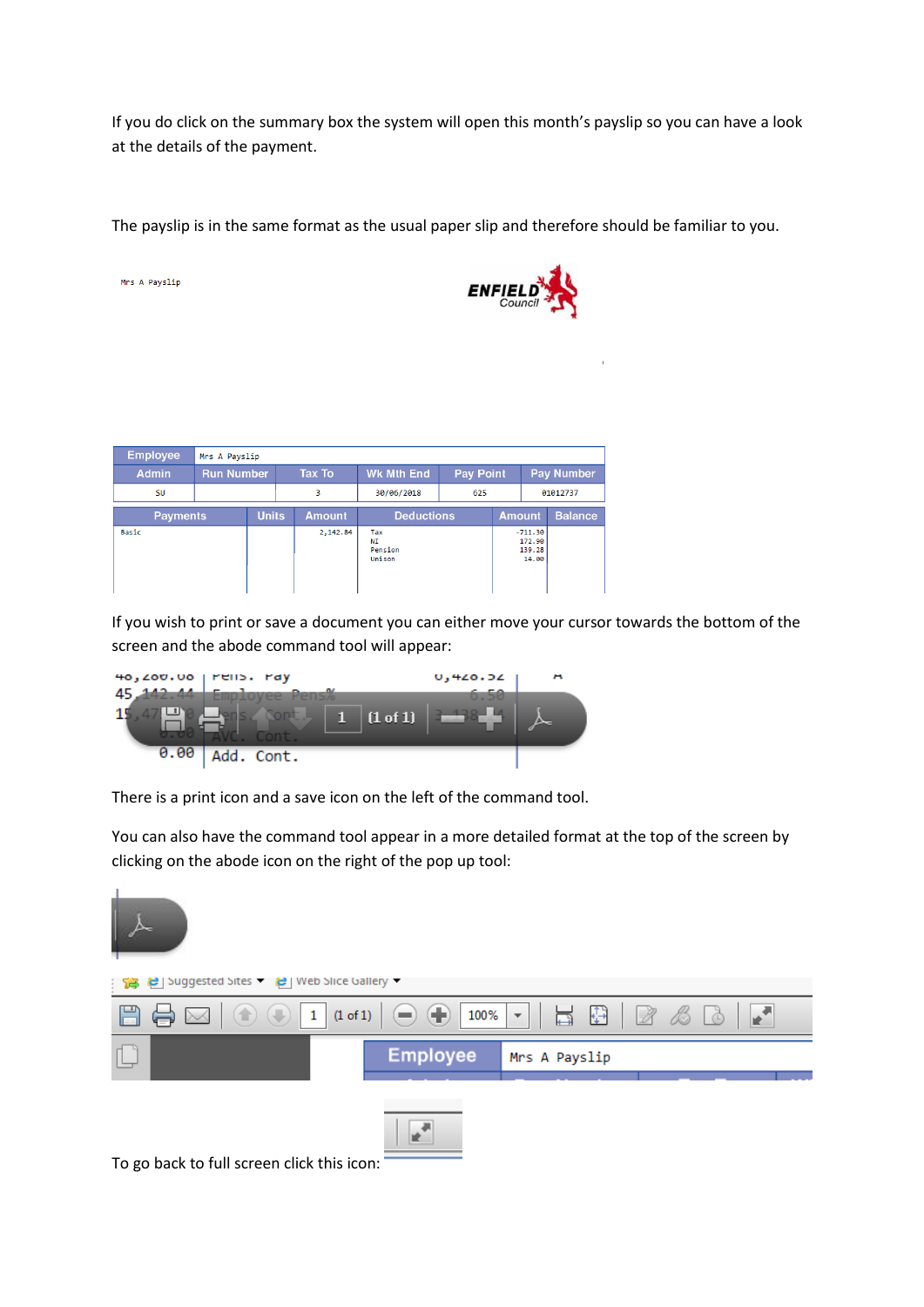The "My Docs" Box shows all the different types of documents you have to view. At the time of this guide this will only show Payslip, but in the future you will see Income Tax forms P60 and P45 if appropriate.



Once you click on this box you will see a list of the different types of document:

|          | <b>My Documents</b> |         |
|----------|---------------------|---------|
| Doc Type |                     | Item(s) |
| Payslips |                     |         |
|          |                     |         |

If you click on the "type" you will see a history of those types:

| Pay Date                    | Tax Period <sup>+</sup> | Gross Pay 1 | Total Deductions 1 | Net Pay <sup>1</sup> |
|-----------------------------|-------------------------|-------------|--------------------|----------------------|
| 30-06-2018                  | $3^{\circ}$             | 2,142.84    | $-385.12$          | 2,527.96             |
|                             |                         |             |                    |                      |
| Showing 1 to 1 of 1 entries |                         |             |                    |                      |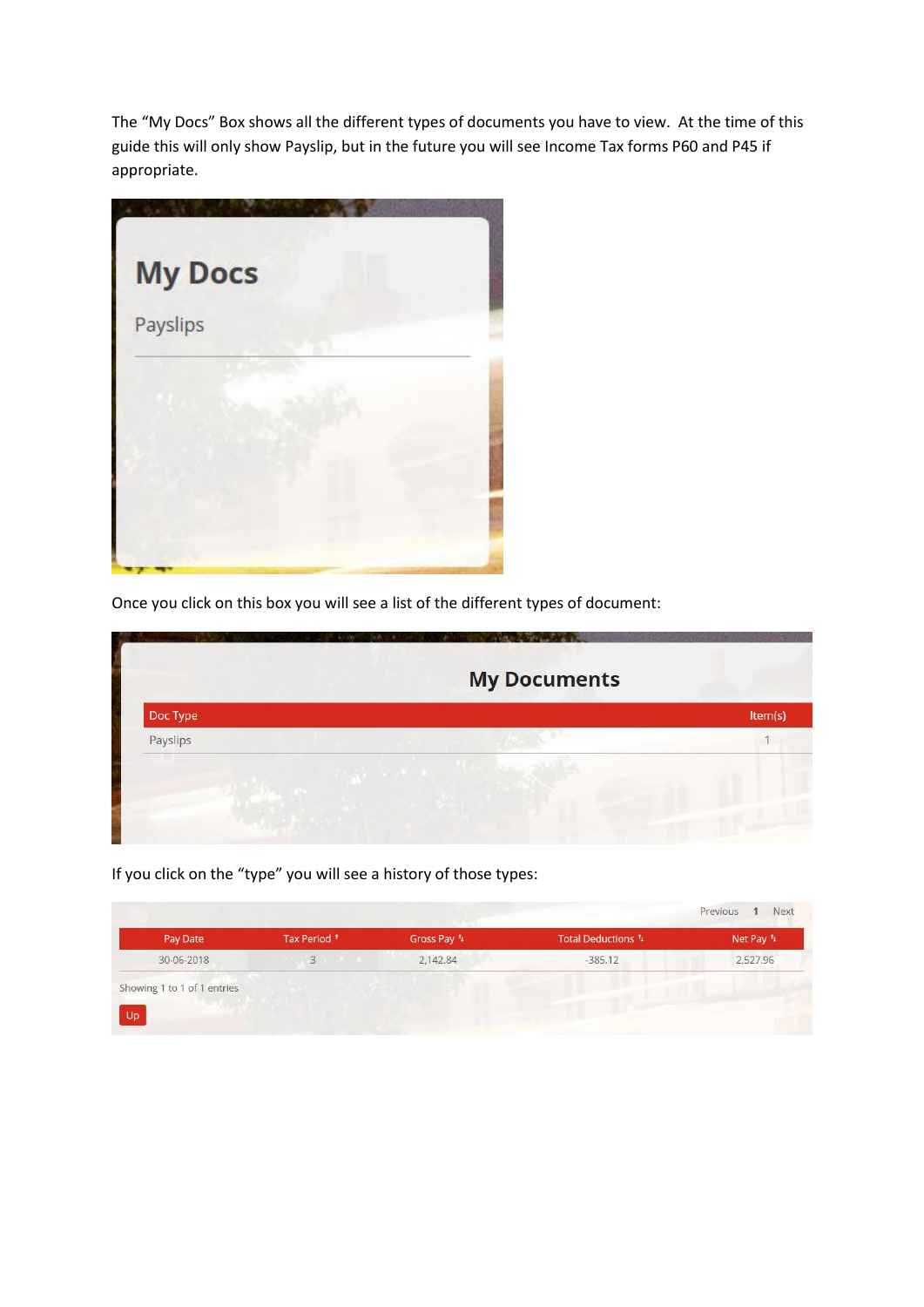My Details box shows you your current details and allows you to reset your password or security questions if you so wish and update your email for notifications:

| <b>My Details</b>                                  |  |
|----------------------------------------------------|--|
| <b>Employee Number</b><br>01012737                 |  |
| <b>National Insurance Number</b><br>AA123466A      |  |
| <b>Last visited:</b><br>Fri 15 Jun 2018 at 10:15AM |  |
| <b>Change Password</b><br><b>Change Questions</b>  |  |

To change your email, click on the words "My Details" in the above box, enter the new address and then click on update.

|                                    |                                 | <b>My Details</b>                                                                                                                                          |  |
|------------------------------------|---------------------------------|------------------------------------------------------------------------------------------------------------------------------------------------------------|--|
| <b>Name</b><br>A Payslip           | <b>Address</b><br>Mrs A Payslip |                                                                                                                                                            |  |
| <b>Employee Number</b><br>01012737 |                                 |                                                                                                                                                            |  |
| <b>NI Number</b><br>AA123466A      |                                 |                                                                                                                                                            |  |
|                                    |                                 | <b>Notifications</b>                                                                                                                                       |  |
| click Update to save your changes. |                                 | If you would like email notification of your online document's availability, tick the 'Receive email notifications' box and enter your email address, then |  |
| <b>Receive email notifications</b> |                                 |                                                                                                                                                            |  |
| $\overline{\mathsf{v}}$            |                                 |                                                                                                                                                            |  |
| <b>Email Address</b>               |                                 |                                                                                                                                                            |  |
|                                    |                                 |                                                                                                                                                            |  |

Click on either the change Password or Change Question icons and the system will open the changes for you to make and save: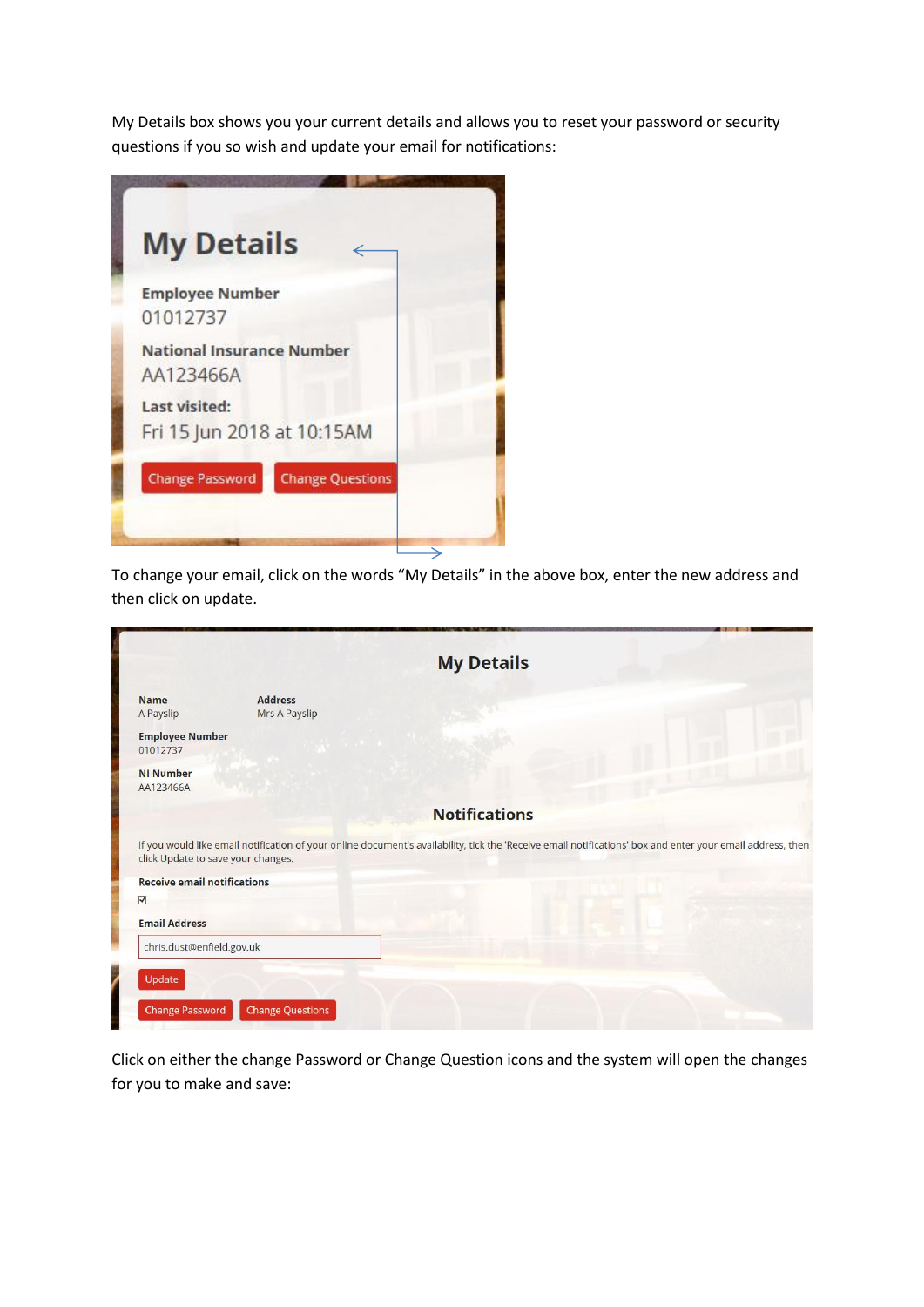|                             | <b>Change Password</b> |
|-----------------------------|------------------------|
| <b>Current Password</b>     |                        |
|                             |                        |
| <b>New Password</b>         |                        |
|                             |                        |
| <b>Confirm New Password</b> |                        |
|                             |                        |

If you have used a work email address we suggest you change this to a private address as reminders and alerts sent to a work based email may not be accessible to you during periods of absence such as leave or sickness and will probably be inaccessible permanently if you leave.

|                   | Please take care when entering the answers. Security answers are case sensitive. | <b>Change Security Questions</b> |
|-------------------|----------------------------------------------------------------------------------|----------------------------------|
| <b>Question 1</b> | <b>Answer 1</b>                                                                  |                                  |
| Name?             |                                                                                  |                                  |
| <b>Question 2</b> | <b>Answer 2</b>                                                                  |                                  |
| Team?             |                                                                                  |                                  |
| <b>Question 3</b> | Answer 3                                                                         |                                  |
| Pet?              |                                                                                  |                                  |

There are three other boxes you can open and review providing you with useful information:

Company Documents, Messages and More information, which includes payroll contact details.